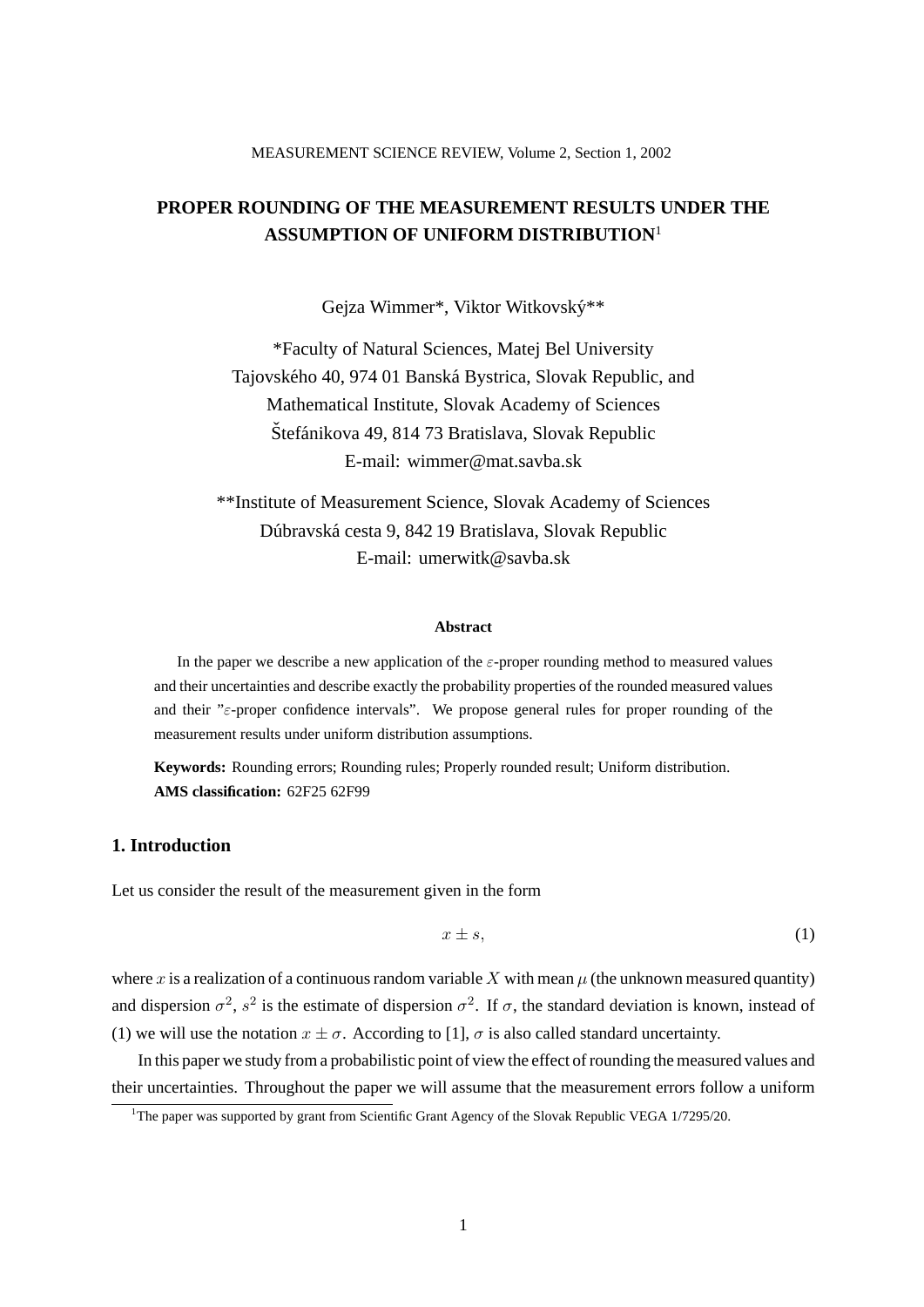distribution. Our aim is to give mathematically correct answer to the following question: How to suitably round and report the result of measurement, given in the form  $(1)$ , in such a way that the approximation error caused by the rounding procedure leads at most to small, well defined and controlled deviation, say  $\varepsilon$ , from the nominal probability (significance level) if the standard statistical inference is applied. The solution to this problem is of special interest for the producers of the measurement devices as well as for the experimenters who report the results of measurement which are to be implemented in further measuring process or analysis. The concept called " $\varepsilon$ -properly rounded result" was first introduced in [3] where the probability properties of the rounded measured values and their  $\varepsilon$ -proper confidence intervals were derived under normality assumptions on the distribution of the measurements. The properties of the rounded measured values under triangular distribution are studied in [4].

#### **2.** ε**-properly rounded result**

Consider a continuous random variable X with mean  $\mu$  and dispersion  $\sigma^2$ . So

$$
\xi = \frac{X - \mu}{\sigma}
$$

is the standardized continuous random variable with zero mean and unit dispersion.

If the continuous random variable X is uniformly distributed within an arbitrary finite interval  $(a, b)$ , i.e.  $X \sim Un(a, b)$ , then the random variable  $\xi$  has uniform distribution with an expectation value  $E(\xi) = 0$  and variance Var( $\xi$ ) = 1, i.e.  $\xi \sim Un(-\sqrt{3}, \sqrt{3})$ .

Further, for  $\alpha \in (0,1)$  we have

$$
P\left\{a_{\frac{\alpha}{2}} < \xi < a_{1-\frac{\alpha}{2}}\right\} = 1 - \alpha\tag{2}
$$

where  $a_{\frac{\alpha}{2}}$ ,  $a_{1-\frac{\alpha}{2}}$  are  $\frac{\alpha}{2}$  and  $1-\frac{\alpha}{2}$  $\frac{\alpha}{2}$  quantiles, respectively, of the distribution of  $\xi$ . So,

$$
P\left\{a_{\frac{\alpha}{2}} < \frac{X-\mu}{\sigma} < a_{1-\frac{\alpha}{2}}\right\} = 1 - \alpha,
$$

or

$$
P\left\{X-\sigma\,a_{1-\frac{\alpha}{2}} < \mu < X-\sigma\,a_{\frac{\alpha}{2}}\right\} = 1-\alpha.
$$

The  $(1 - \alpha)$ -confidence interval for  $\mu$  is then defined as a random interval

$$
\left\langle X - \sigma a_{1-\frac{\alpha}{2}}, X - \sigma a_{\frac{\alpha}{2}} \right\rangle.
$$
 (3)

If  $x$  is a realization of the continuous random variable  $X$  then the interval

$$
\left\langle x - \sigma a_{1-\frac{\alpha}{2}}, x - \sigma a_{\frac{\alpha}{2}} \right\rangle \tag{4}
$$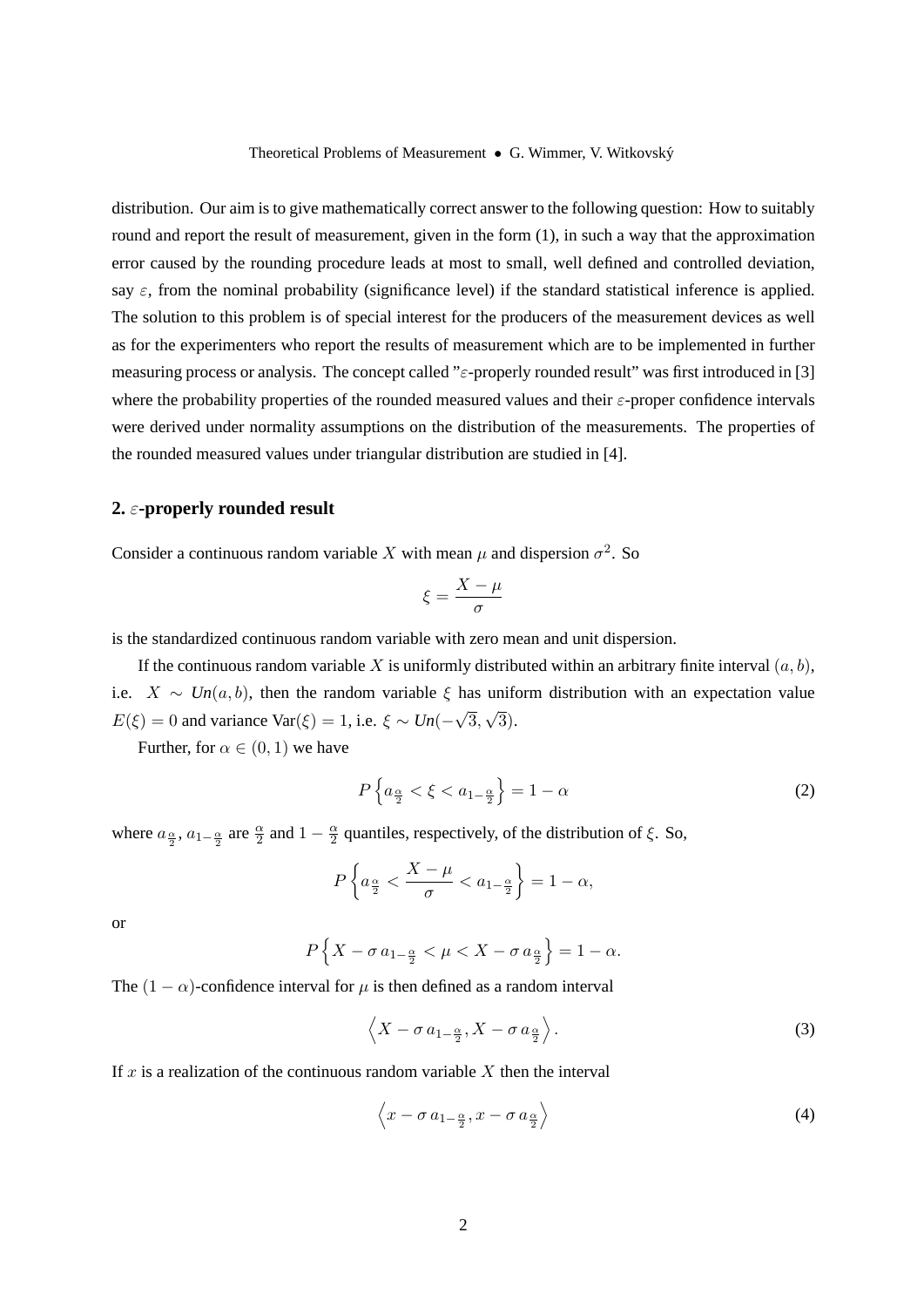is the interval estimate for  $\mu$  and is a realization of the  $(1 - \alpha)$ -confidence interval (3). Note that the interval (3) is a random interval (the interval *estimator*) and that the interval (4) is a nonrandom interval (the interval *estimate*). For more details see e.g. [2].

The cummulative distribution function (cdf) of  $\xi$  is given by

$$
F_{\xi}(x) = \begin{cases} 0 & \text{if } x \le -\sqrt{3}, \\ \frac{x+\sqrt{3}}{2\sqrt{3}} & \text{if } -\sqrt{3} < x < \sqrt{3}, \\ 1 & \text{if } x \ge \sqrt{3}. \end{cases}
$$
(5)

On the other hand, for  $\alpha \in (0,1)$  the inverse of  $F_{\xi}(a)$  (the quantile function) is given by

$$
a_{\alpha} = F_{\xi}^{-1}(\alpha) = \sqrt{3}(2\alpha - 1).
$$
 (6)

First, we introduce two different types of rounding. In the following we will assume standard decimal notation.

**Definition 1.** *We say that* w∗ *is rounded to* n *significant digits (or* n *significant digit rounding) of the value* w, where  $n \in \{1, 2, \ldots\}$ , if the following rules apply:

- *1. If the*  $(n + 1)$ -st digit in the decimal notation of w is  $0, 1, 2, 3$  or 4 then the first n digits in the *notation of* w∗ *remain unchanged, and the remaining digits are zero.*
- 2. If the  $(n+1)$ -st digit in the decimal notation of w is 5, 6, 7, 8 or 9 then the *n*-th digit in the notation *of* w∗ *is increased by 1 and the remaining digits are zero.*

**Corollary 1.** *If* w *is rounded to* 1 *significant digit then*

$$
\frac{2}{3} < \frac{w_*}{w} \le \frac{4}{3}.\tag{7}
$$

*If* w *is rounded to* 2 *significant digits then*

$$
\frac{20}{21} < \frac{w_*}{w} \le \frac{22}{21}.\tag{8}
$$

*If* w *is rounded to* 3 *significant digits*

$$
\frac{200}{201} < \frac{w_*}{w} \le \frac{202}{201}.\tag{9}
$$

**Definition 2.** Let  $\dots d_2 10^2 + d_1 10^1 + d_0 10^0 + d_{-1} 10^{-1} + d_{-2} 10^{-2} \dots$  be the decimal expansion of |w|*.* We say that  $w_*$  is **rounded to order** m of the value w, where  $m \in \{..., -2, -1, 0, 1, 2, ...\}$ , if the *following rounding rules apply:*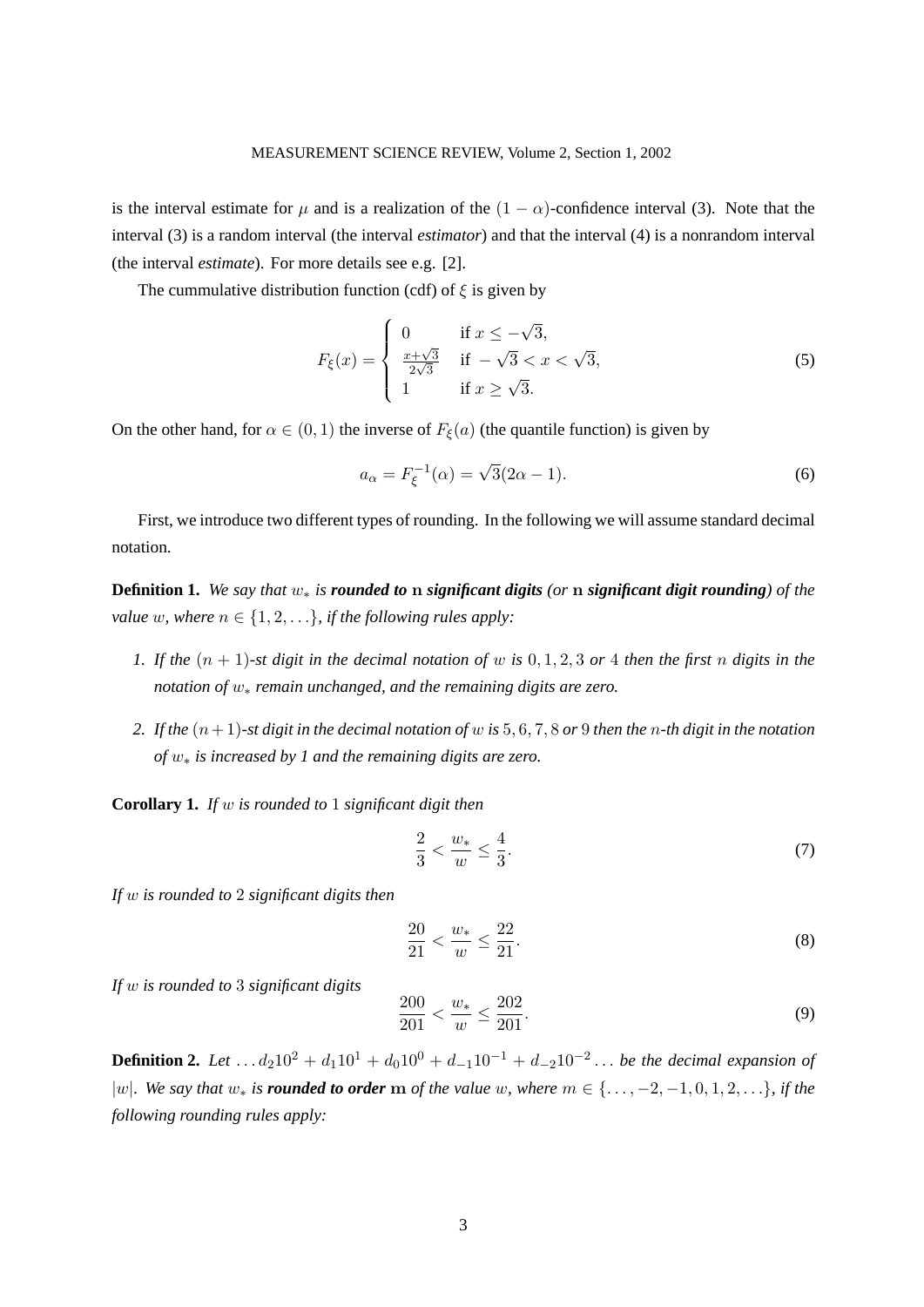- *1. If the digit*  $d_m$  *in the decimal notation of*  $|w|$  *is 0, 1, 2, 3 or 4 then all digits*  $d_n$  *of*  $|w_*|$  *with*  $n \leq m$ *are equal to zero and the remaining digits are unchanged.*
- 2. If the digit  $d_m$  in the decimal notation of  $|w|$  is 5, 6, 7, 8, or 9 then all digits  $d_n$  of  $|w_*|$  with  $n \leq m$ *are equal to zero, the*  $d_{m+1}$  *digit is increased by one (with necessary carry over).*

**Corollary 2.** *If* w *is rounded to order* m *then*

$$
|w_* - w| < 5 \times 10^m. \tag{10}
$$

Assume that the standard uncertainty  $\sigma$  is known and let  $\sigma_*$  be the approximate value of  $\sigma$  rounded to  $n$  significant digits (according to Definition 1), then we denote

$$
\gamma = \frac{\sigma_*}{\sigma}.
$$

Let x be a realization of continuous random variable X and  $x_*$  be the rounded value to order m of x (according to Definition 2). Let us introduce  $X_*$  the random variable whose realization is  $x_*$ . We shall say that X∗ is the *rounded value to order* m of X.

The approximate standardized continuous random variable is defined as  $\xi_* = (X_* - \mu)/\sigma_*$ . However, the probability  $P\{a_{\frac{\alpha}{2}} < \xi_* < a_{1-\frac{\alpha}{2}}\}$  is no more equal to  $1-\alpha$  as is given in (2). The true probability will be denoted as  $1 - \alpha_*$  and the following relations hold true:

$$
1 - \alpha_* = P\left\{a_{\frac{\alpha}{2}} < \frac{X_* - \mu}{\sigma_*} < a_{1-\frac{\alpha}{2}}\right\}
$$
  
=  $P\left\{\gamma a_{\frac{\alpha}{2}} + \frac{X - X_*}{\sigma_*} \gamma < \xi < \gamma a_{1-\frac{\alpha}{2}} + \frac{X - X_*}{\sigma_*} \gamma\right\}$   
=  $P\left\{\gamma a_{\frac{\alpha}{2}} + \Delta < \xi < \gamma a_{1-\frac{\alpha}{2}} + \Delta\right\},$  (11)

where  $\xi$  is the standardized continuous random variable and  $\Delta = \frac{X - X_*}{\sigma} = \frac{X - X_*}{\sigma_*}$  $\frac{-X_*}{\sigma_*} \times \frac{\sigma_*}{\sigma}$  $\frac{\sigma_*}{\sigma}.$ 

**Definition 3.** Let fixed (small)  $\varepsilon > 0$  be the allowed maximum deviation from the nominal significance *level*  $1 - \alpha$  *due to rounding. We say that the rounded result of the measurement experiment*  $x_* \pm \sigma_*$  *is* ε*-properly rounded if* 1−α<sup>∗</sup> ≥ 1−α−ε *for all* α ∈ (0, 1) *and* α<sup>∗</sup> *given in (11). The* ε*-properly rounded result will be denoted by*  $\epsilon x \pm \epsilon \sigma$ .

It follows from (11) that for arbitrary  $\alpha \in (0, 1)$  the random interval

$$
\langle \varepsilon X - \varepsilon \sigma a_{1-\frac{\alpha}{2}}, \varepsilon X - \varepsilon \sigma a_{\frac{\alpha}{2}} \rangle \tag{12}
$$

(where  $\epsilon X$  is the continuous random variable whose realization is  $\epsilon x$ ) contains the true value of  $\mu$  with probability  $1 - \alpha_*$  where  $1 - \alpha_* \geq 1 - \alpha - \varepsilon$ . We shall call it  $\varepsilon$ -proper  $(1 - \alpha)$ -confidence interval for the (true) value  $\mu$ .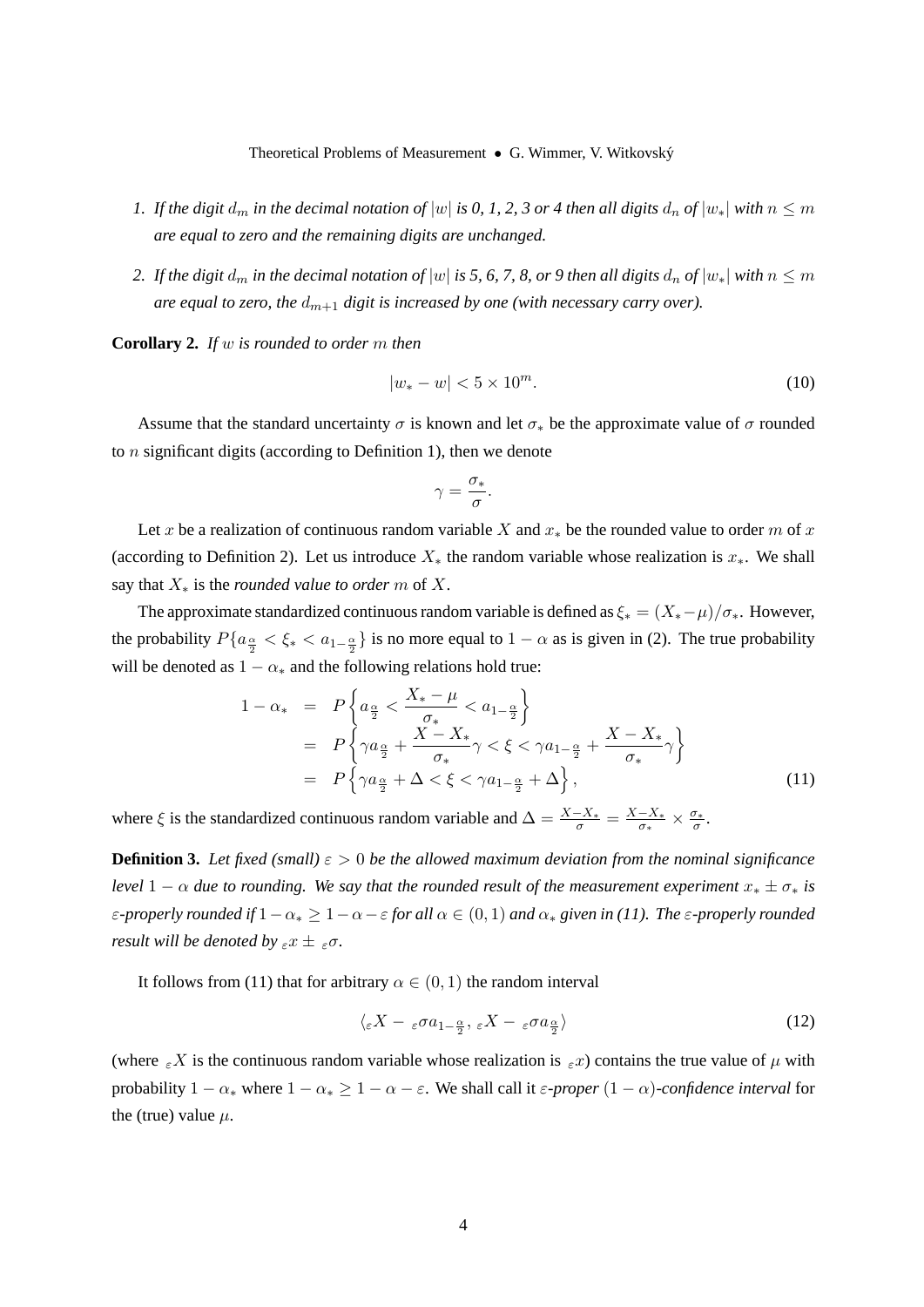From the inequality  $1 - \alpha_* \geq 1 - \alpha - \varepsilon$  it follows that the random interval (12) contains the (true) value  $\mu$  with probability *at least*  $1 - \alpha - \varepsilon$ .

The interval

$$
\langle \varepsilon x - \varepsilon \sigma a_{1-\frac{\alpha}{2}}, \varepsilon x - \varepsilon \sigma a_{\frac{\alpha}{2}} \rangle \tag{13}
$$

is a realization of the  $\varepsilon$ -proper  $(1 - \alpha)$ -confidence interval (12).

For given  $\alpha \in (0,1)$ ,  $\gamma \in (\frac{2}{3})$  $\frac{2}{3}, \frac{4}{3}$  $\frac{4}{3}$ ) (see Corollary 1) and  $\delta \geq 0$  the function

$$
\lambda(\gamma, \alpha, \delta) = P\left\{\gamma a_{\frac{\alpha}{2}} + \delta < \xi < \gamma a_{1-\frac{\alpha}{2}} + \delta\right\} \tag{14}
$$

is a non-increasing continuous function of  $\delta \geq 0$  (where  $\xi$  is the standardized continuous random variable) attaining its maximum at  $\delta = 0$  (note, that the maximum could be attained at many different points) with

$$
\lambda(\gamma, \alpha, 0) = F_{\xi}(\gamma a_{1-\frac{\alpha}{2}}) - F_{\xi}(\gamma a_{\frac{\alpha}{2}}),\tag{15}
$$

where  $F_{\xi}$  denotes the cdf of the standardized uniform distribution. Furthermore,

$$
\lim_{\delta \to \infty} \lambda(\gamma, \alpha, \delta) = 0.
$$

In order to derive the  $\varepsilon$ -properly rounded result in this situation we compute  $\lambda(\gamma, \alpha, 0)$ . According to (15) for arbitrary  $\gamma \in (\frac{2}{3})$  $\frac{2}{3}$ ; 1) we obtain

$$
\sup_{\alpha\in(0,1)}\{(1-\alpha)-(1-\alpha^*)\}\geq \sup_{\alpha\in(0,1)}\{(1-\alpha)-\lambda(\gamma,\alpha,0)\}=\underline{\lambda}(\gamma)=1-\gamma,\tag{16}
$$

(see Appendix, sup means the supremum operator).

If  $\frac{\lambda(\gamma)}{2} > \varepsilon$  for chosen (small)  $\varepsilon > 0$  and given  $\gamma \in (\frac{2}{3})$  $\frac{2}{3}$ ; 1) then, according to (15) and Definition 3, there does not exist the  $\varepsilon$ -properly rounded result even in the case  $X_* = X$  (i.e. if we always use the exact, not a rounded result  $x$ ).

The threshold value  $\gamma_{\varepsilon}^*$  of  $\gamma$ , for the given  $\varepsilon > 0$ , is given as a solution of  $\Delta(\gamma_{\varepsilon}^*)$  $(\xi^*) = \varepsilon$ , i.e.

$$
\gamma_{\varepsilon}^* = 1 - \varepsilon. \tag{17}
$$

Further, if we get  $\underline{\lambda}(\gamma) \leq \varepsilon$ , for given (small)  $\varepsilon > 0$  and  $\gamma \in \langle \gamma \rangle^*$  $\frac{\ast}{\varepsilon}$ ;  $\frac{4}{3}$  $\frac{4}{3}$ , then can we compute  $\delta_{\varepsilon,\gamma,\alpha}$ , which is a solution of

$$
F_{\xi}(\gamma a_{1-\frac{\alpha}{2}} + \delta_{\varepsilon,\gamma,\alpha}) - F_{\xi}(\gamma a_{\frac{\alpha}{2}} + \delta_{\varepsilon,\gamma,\alpha}) = 1 - \alpha - \varepsilon.
$$
 (18)

Finally, we also get

$$
\delta_{\varepsilon,\gamma,max} = \inf_{\alpha \in (0,1)} \delta_{\varepsilon,\gamma,\alpha} = \delta_{\varepsilon,\gamma,0},\tag{19}
$$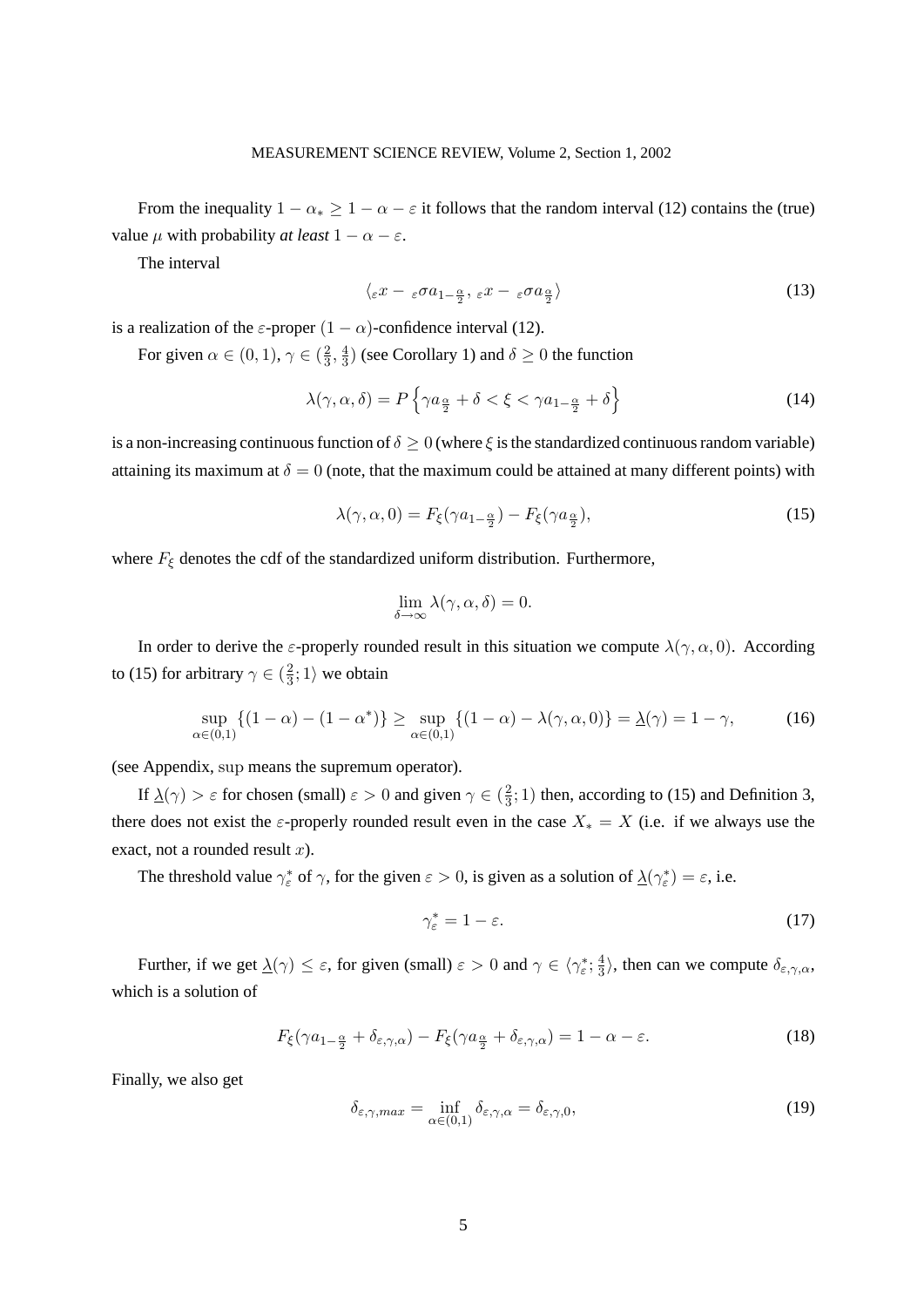Theoretical Problems of Measurement • G. Wimmer, V. Witkovský

(inf means the infimum operator). In particular, setting  $\alpha = 0$  and for  $\gamma \in \langle \gamma_{\varepsilon}^* \rangle$  $\frac{\ast}{\varepsilon}$ ;  $\frac{4}{3}$  $\frac{4}{3}$ ,  $\gamma_{\varepsilon}^{*} = 1 - \varepsilon$ , from (18) we have

$$
F_{\xi}(\gamma\sqrt{3}+\delta_{\varepsilon,\gamma,max})-F_{\xi}(-\gamma\sqrt{3}+\delta_{\varepsilon,\gamma,max})=1-\varepsilon,
$$

and we get the solution

$$
\delta_{\varepsilon,\gamma,max} = \gamma\sqrt{3} - F_{\xi}^{-1}(1-\varepsilon) = \sqrt{3}(\gamma + 2\varepsilon - 1). \tag{20}
$$

Let X be rounded to order m such that using (10) the following holds true

$$
|\Delta| = \frac{|X - X_*|}{\sigma_*} \gamma < 10^m \frac{5\gamma}{\sigma_*} < \delta_{\varepsilon, \gamma, \max}. \tag{21}
$$

In this case

$$
10^m\frac{5\gamma}{\sigma_*} < \delta_{\varepsilon,\gamma,max},
$$

and so, the proper order m of rounding X, for given (small)  $\varepsilon > 0$  and for given  $\gamma = \frac{\sigma_*}{\sigma}$  $\frac{\sigma_*}{\sigma}$ , is

$$
m < \log_{10} \frac{\sigma_* \delta_{\varepsilon,\gamma,max}}{5\gamma}.\tag{22}
$$

In fact, for such m and for all  $\alpha \in (0,1)$  we get

$$
1 - \alpha_{*} = P\left\{\gamma a_{\frac{\alpha}{2}} + \Delta < \xi < \gamma a_{1-\frac{\alpha}{2}} + \Delta\right\}
$$
  
\n
$$
\geq P\left\{\gamma a_{\frac{\alpha}{2}} + \delta_{\varepsilon,\gamma,max} < \xi < \gamma a_{1-\frac{\alpha}{2}} + \delta_{\varepsilon,\gamma,max}\right\} \geq 1 - \alpha - \varepsilon.
$$

In such a way we have obtained the  $\varepsilon$ -properly rounded result, where  $\varepsilon x$  is x rounded to the above mentioned proper order m and  $\varepsilon \sigma = \sigma_*$ . Then the interval estimate

$$
\langle_\varepsilon x-\varepsilon\sigma a_{1-\frac{\alpha}{2}};\varepsilon\,x-\varepsilon\sigma a_{\frac{\alpha}{2}}\rangle
$$

is a realization of the interval estimator (12).

### **3. Conclusion**

The  $\varepsilon$ -properly rounded result, under the assumption of a uniform distribution of the measured values, can be obtained by simple two-step procedure:

#### **Step 1**

For given (small and positive)  $\varepsilon$  and  $\gamma = \sigma_*/\sigma$  compute the value  $\delta_{\varepsilon,\gamma,max}$  according to (20).

(Note that for given  $\varepsilon$  the values  $\delta_{\varepsilon,\gamma,max}$  are defined for  $\gamma$  greater than the threshold value  $\gamma_{\varepsilon}^*$  $\int_{\varepsilon}^*$  as defined in (17). Moreover, note that if  $\gamma = 1$  we do not round the value of  $\sigma$ , i.e.  $\sigma_* = \sigma$ .)